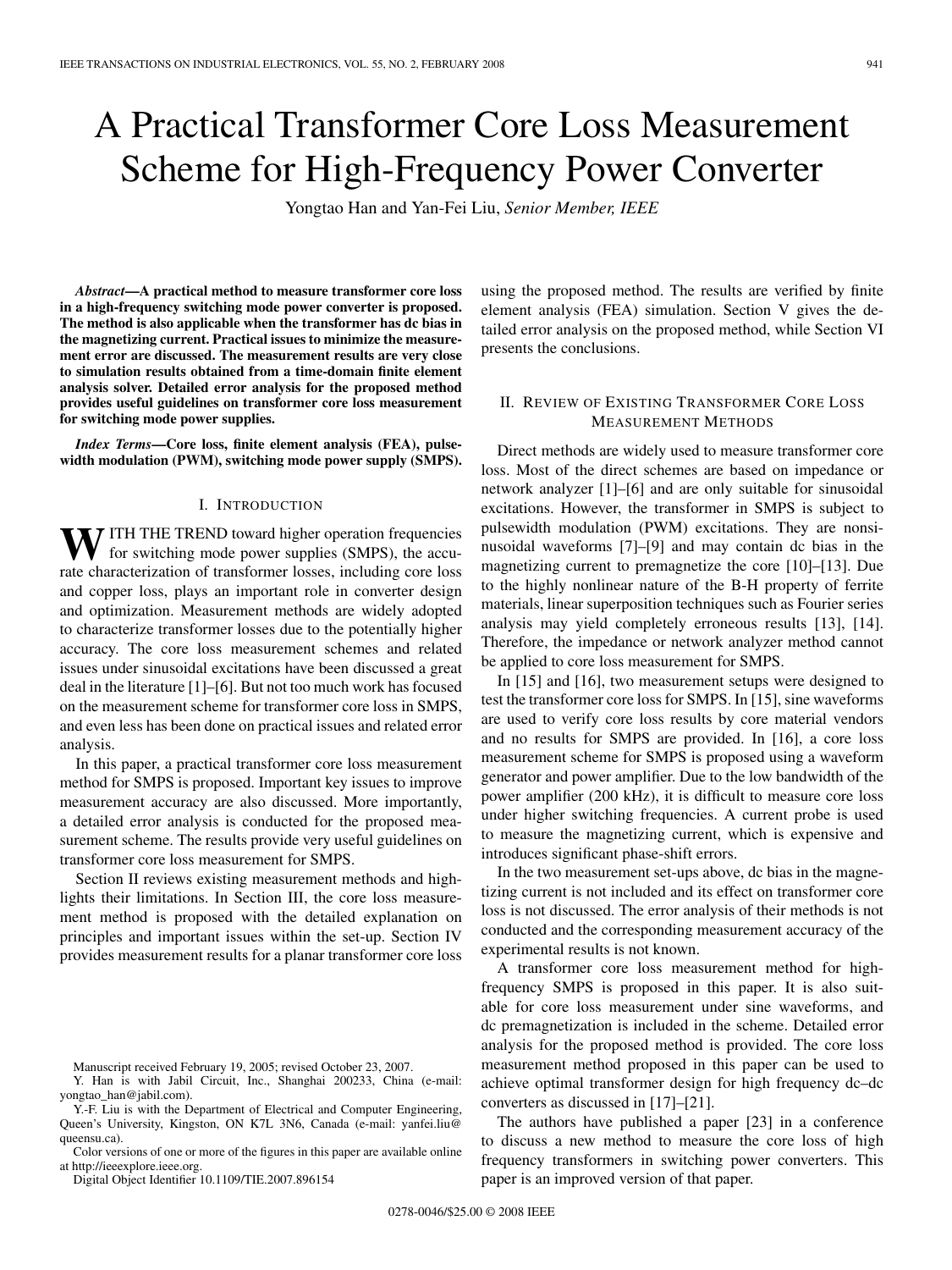

Fig. 1. Proposed core loss measurement scheme.

# III. PROPOSED TRANSFORMER CORE LOSS MEASUREMENT METHOD

# *A. Principle*

The proposed transformer core loss measurement scheme under actual PWM waveforms of SMPS is shown in Fig. 1. The measurement principle is: With the secondary side open-circuit, the averaged core loss power  $P_{\text{Core}}$  over one switching period T is defined as

$$
P_{\text{Core}} = \frac{1}{T} \int_{0}^{T} v_{\text{pri}}(t) \cdot i_{\text{M}}(t) dt.
$$
 (1)

where  $v_{\text{pri}}(t)$  is the primary side voltage and  $i_M(t)$  is the magnetizing current. Due to leakage inductance and resistance associated with the primary winding, the voltage  $v_{\text{pri}}(t)$  cannot be measured directly. A practical approach is to measure the secondary side voltage  $v_{\text{sec}}(t)$  and reflect it back to the primary side by the corresponding winding turns-ratio. The magnetizing current is sensed using a resistor  $R_{\text{Sense}}$ . By measuring the two voltages using a digital oscilloscope (Tektronix TDS 5054) over one switching period, we can obtain the averaged core loss directly as

$$
P_{\text{Core}} = \frac{N_{\text{p}}}{N_{\text{s}}} \frac{1}{N} \sum_{i=1}^{N} v_{1i} \cdot \frac{v_{2i}}{R_{\text{Sense}}}.
$$
 (2)

where  $N_{\rm p}$  and  $N_{\rm s}$  are the primary and secondary winding turns;  $v_{1i}$  and  $v_{2i}$  are the *i*th samples of the measured voltage values of the secondary winding and the current sensing resistor; and N is the number of the samples in one switching period.

A waveform generator (Agilent 33120A) and RF power amplifier are used to provide the PWM voltage source. The power amplifier should have enough bandwidth (3 MHz in this paper). The PWM waveform is distorted due to the low bandwidth of the power amplifier, mainly on the rising and falling edges. As the magnitude of the high frequency component is very small, these distortions do not introduce significant error in the measurement. A more accurate but more complicated method is to use a full bridge converter to generate the PWM waveform.

A capacitor is connected in series with the transformer primary winding to block dc current. The parasitic inductance of this capacitor should be minimized to avoid additional track inductance. The impedance of this capacitor should be very small at the test frequency, so that it will not resonate with the leakage inductor of the transformer.

Various kinds of resistors are considered as the current sensing device. In this paper, the low-inductance metal film resistor is selected in the measurement set-up due to excellent frequency characteristics, easy application and low cost. Other devices such as the current probe and coaxial shunt resistor can also be used. Care should be taken to reduce phase delay between the current and voltage. To minimize the associated inductance, several resistors (ten  $10 \pm 1\%$  Ω) are connected in parallel. Its frequency response by impedance analyzer is flat up to 5 MHz. For a more accurate result, a coaxial shunt can be used to measure the current. From the analysis and experimental measurement, a metal film resistor is adequate for switching power converter application.

In some topologies such as the Flyback converter and asymmetrical half bridge converter, the core is dc premagnetized due to the dc bias in the magnetizing current. It is shown in [10]–[13] that the dc bias will impact the core loss significantly. Fig. 2 shows a circuit to introduce dc bias in the core and at the same time eliminate ac current ripple. Two identical transformers under testing are connected. Auxiliary windings with the same turns are connected in opposite polarities to cancel the ac voltage. In the ideal case, there will be no current ripple. A large inductor, L, is connected in series to further reduce the current ripple. The dc bias level can be adjusted by adjusting the dc voltage source. It is noted that the auxiliary winding can be the extra winding in the transformer and can also be a temporary winding specifically for adding dc bias. The coupling is not critical as it is used to add dc bias.

## *B. Key Steps in Core Loss Measurement*

Some key steps are proposed to minimize errors from various sources.

*1) Calibration of Winding Turns-Ratio:* The proposed core loss measurement scheme is a two-part method. The primary winding voltage is obtained by measuring the open-circuit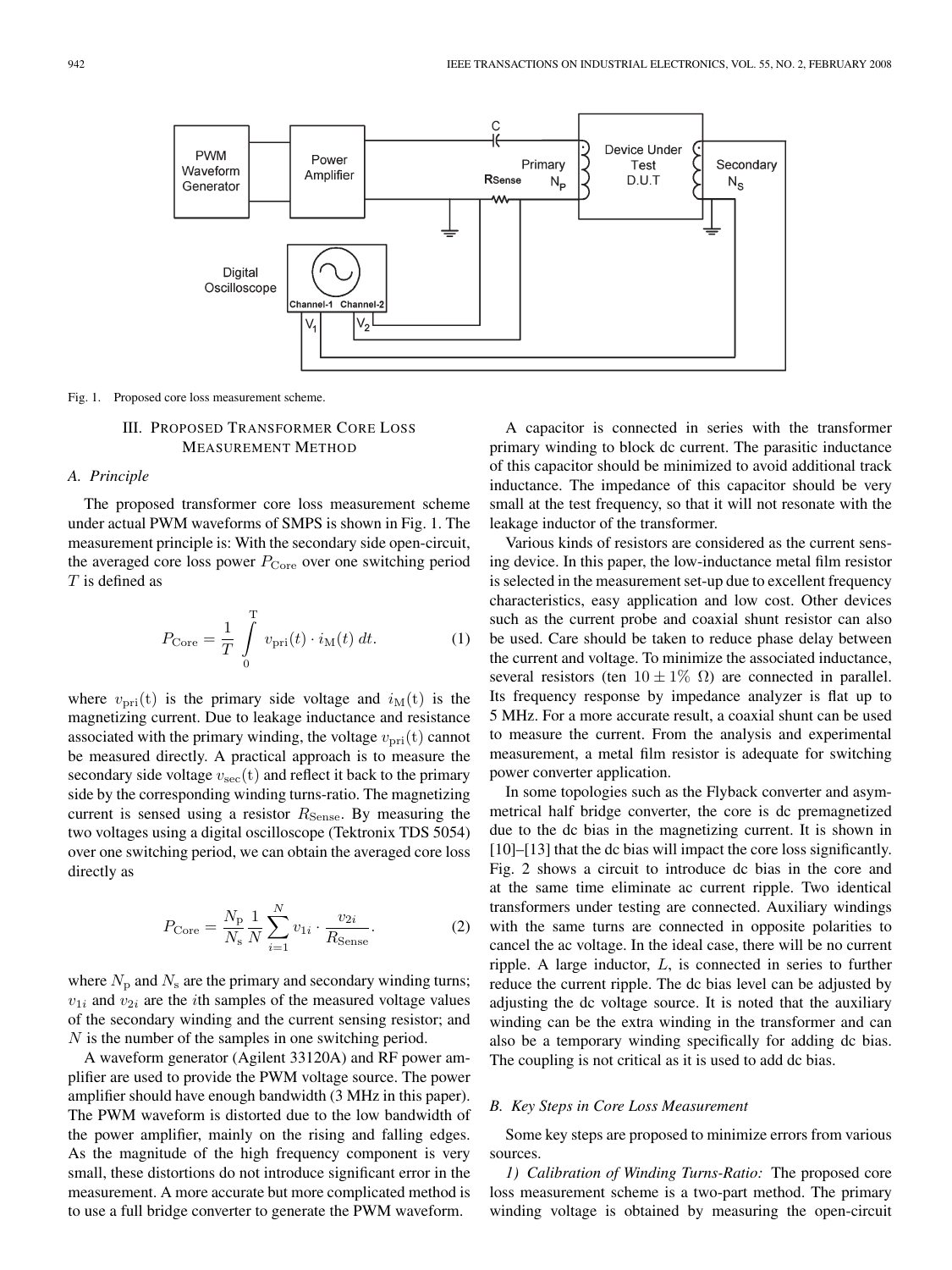

Fig. 2. Method to introduce dc bias magnetizing current core with much less current ripple.

secondary winding terminal voltage. Due to the nonperfect magnetic coupling, uncoupled magnetic flux, and winding termination, the primary and secondary winding terminal voltage ratio is different from the designed integer winding turns-ratio. Therefore, the actual turns-ratio should be calibrated and used in the loss measurement to minimize this error.

It is noted that the winding turns-ratio is a physical transformer characteristic that does not depend on excitation waveforms. Therefore, sinusoidal excitation is used for calibration, as it is simple to implement and the calibration result can be applied to PWM waveforms.

To eliminate any error, current through the primary winding and secondary winding should be zero to avoid the effect of its leakage inductance. Therefore, the excitation sinusoidal voltage should be applied to an auxiliary winding. The opencircuit terminal voltages of the primary and secondary windings are measured. The actual turns-ratio can be calculated using (3). Peak voltage or peak-to-peak voltage can be used. This calibration procedure should be conducted over a range of frequencies to cover the PWM harmonics frequency range. If the winding turns-ratio varies with frequencies, the averaging method can be used. In our test, the difference of measured turn-ratios at different frequencies is less than 0.5%

$$
N_{\text{Turns-Ratio}} = \frac{V_{\text{pri}}}{V_{\text{sec}}}.
$$
\n(3)

This auxiliary can be any winding in a multiple winding transformer other than the primary and secondary windings; or it can be an added winding wound around the same core. As the

physical structure of primary and secondary windings has been fixed and they are open-circuit in the calibration, addition of this auxiliary winding will not affect the coupling between the primary and secondary windings. It is noted that this auxiliary winding serves a different function from the auxiliary winding used to add dc bias that is discussed in Section III-A.

*2) Parasitic Inductance Minimization:* Due to the parasitic inductances associated with the current sensing resistor and the connection leads, error will be introduced into the core loss measurement. A good approach is to calibrate the resistor's frequency response using an impedance analyzer to ensure its frequency response is high enough. In the calibration, it is very important to make the resistor lead as short as possible. In addition, as discussed in the error analysis section, the other parasitic inductances should also be minimized.

*3) Averaging Method:* Averaging method is used in core loss data processing to minimize random error in the measurement. The measurement for each test condition is repeated several times and these core loss values are averaged. The offset error can be eliminated by reversing the excitation polarities to the transformer and repeating the measurements. In this paper, the test for both situations is repeated ten times, yielding a total of 20 tests for each test point.

## IV. MEASUREMENT RESULTS AND FEA VERIFICATIONS

A high-frequency planar transformer is tested for core loss by the proposed scheme. As it is impossible to measure or calculate the exact core loss, the measurements are compared with simulation results by a commercial time-domain FEA solver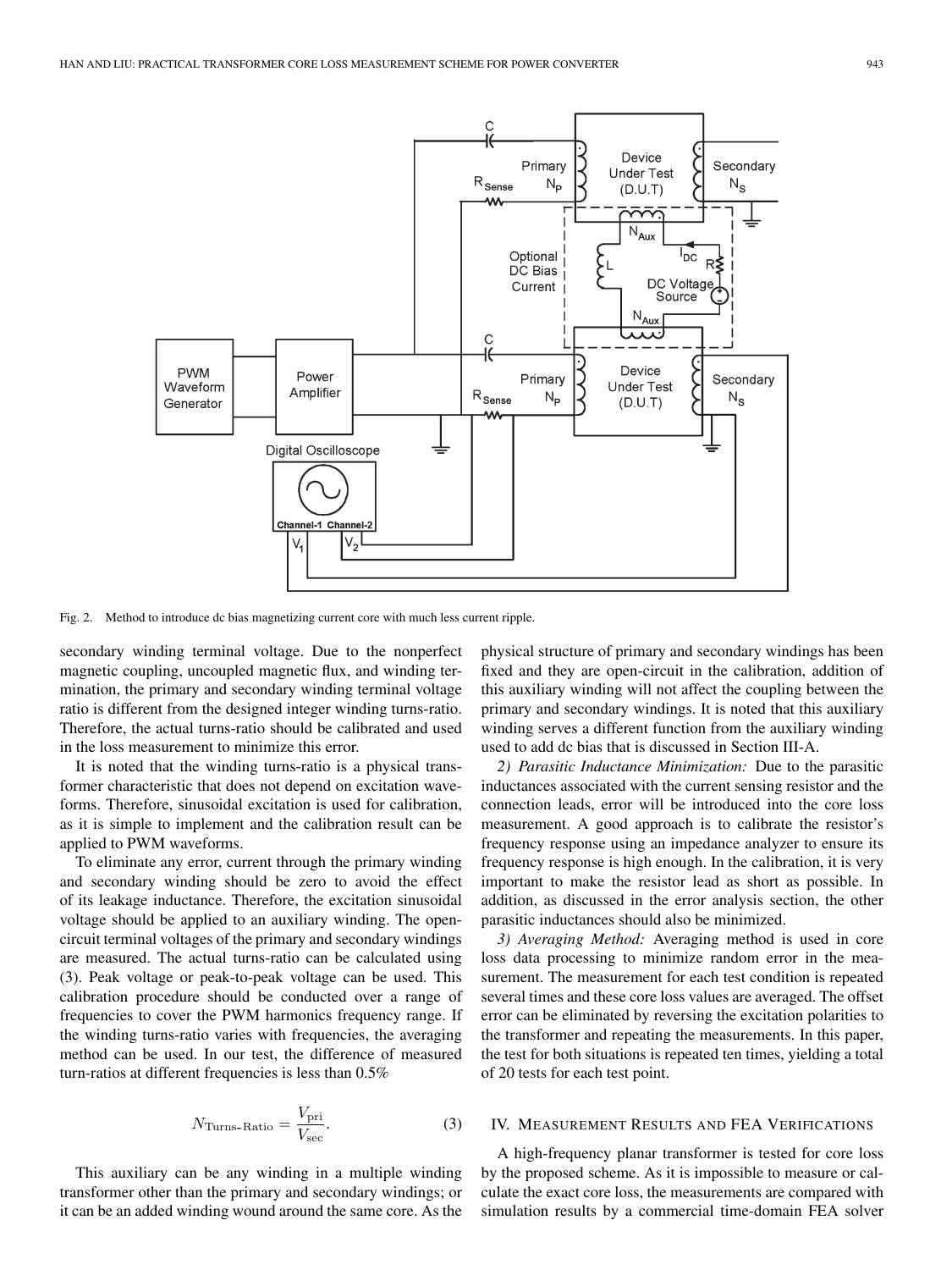



Fig. 3. Half cross section of the designed transformer.

from ANSOFT Corporation, a software package to determine the transformer core loss.

## *A. Transformer Specifications*

This multiwinding planar transformer is used in a 25 W 400 kHz asymmetrical half-bridge (AHB) dc/dc converter with unbalanced secondary windings for a telecommunication system power supply [22]. The half cross section of the designed transformer is shown in Fig. 3 (only the three main power windings with turns-ratio  $6:1:3$  are illustrated).

For this transformer, the magnetizing current has a dc component. The circuit shown in Fig. 2 is used to measure the core loss for this AHB transformer.

## *B. Core Loss Measurement Results*

Following the procedure proposed in Section III, the core loss under the following three operation conditions of the AHB transformer is tested using the proposed method.

1)  $V_{\text{in}} = 35 \text{ V} \sim 75 \text{ V}$ , no load.

- 2)  $V_{\text{in}} = 35 \text{ V} \sim 75 \text{ V}$ , load = 5 A.
- 3)  $V_{\text{in}} = 48 \text{ V}$ , load = 0 A  $\sim 5 \text{ A}$ .

Fig. 4 provides the measurement and FEA simulation results. To illustrate the effect of dc premagnetization on the core loss in SMPS, Fig. 4(a) shows the core loss measurement and simulation results at operation conditions 1) and 2) together. Fig. 4(b) provides the results for operation condition 3).

Some typical core loss measurement oscillograms are shown in Fig. 5. It is noted that due to limited bandwidth of the power source, when the duty cycle is small, as is the case in Fig. 5(b), the voltage waveform deviates from an ideal rectangular. It is suggested that a better square wave generator might be needed in real application. The time interval between the two cursors is one switching period. Compared to the FEA simulation result, the difference between the measurement and the FEA simulation is within  $\pm 5\%$  for all the conditions. Due to the limited bandwidth of the power amplifier, there will be some distortion in the measurement waveform. This partially causes the difference between the measurement and the FEA simulation.

It can be observed from the measurement results that the transformer core loss under a PWM waveform depends on



Fig. 4. AHB transformer core loss measurement and simulation results at different conditions. (a) Operating conditions 1) and 2). (b) Operating condition 3).

the duty ratio. When this ratio of the switching converter decreases from 50%, the core loss increases. The transformer core loss will increase when the dc magnetizing current in the transformer is increased even though the voltage-second product remains the same. It is a function of both the dc and ac flux densities as well as the switching frequency.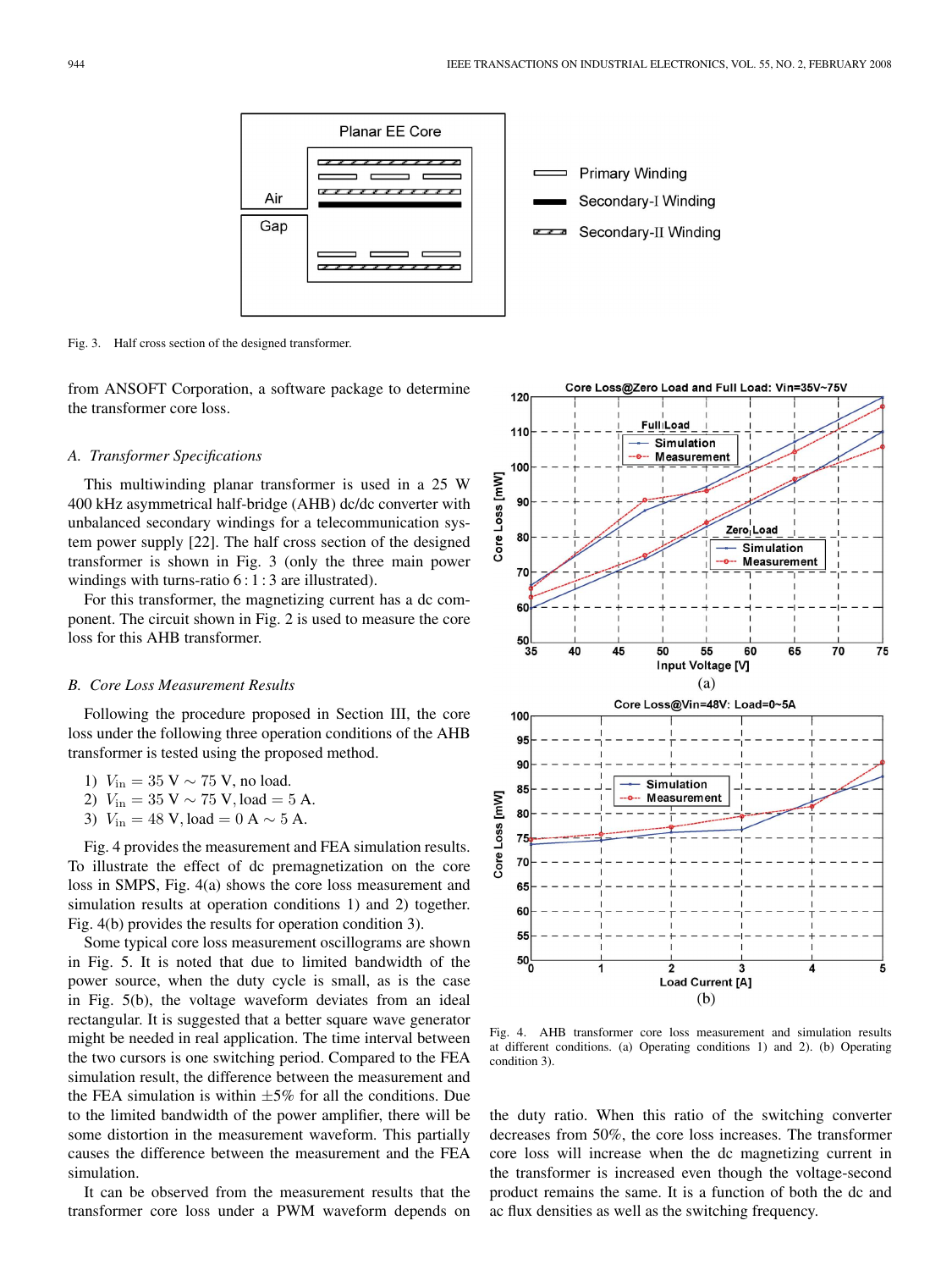

Fig. 5. Oscillograms of secondary voltage and magnetizing current: (a)  $V_{\text{in}} = 35 \text{ V}$ ; (b)  $V_{\text{in}} = 48 \text{ V}$ .

#### V. ERROR ANALYSIS

To ensure that measurement of the core loss for the AHB transformer using the proposed scheme is accurate and valid, it is necessary to analyze various error sources in the measurement and obtain measurement accuracy.

From (2), the error sources in the core loss measurement are identified as: 1) the voltage measurement error; 2) the error from the current sensing resistor tolerance; 3) the winding turns-ratio error; 4) and the error introduced to the time delay between the voltage and magnetizing current in the measurement.

## *A. Voltage Measurement Error*

The digital oscilloscope, Tektronix TDS5054, has 8-bit ADC. Because the averaging acquisition mode is used in the measurement, the effective sampling resolution can be as high as 11-bit. Both the digitizing and linearity errors in the measurement are  $\pm 1/2LSB$  for full scale. Combining them together, we can assume the voltage measurement error is  $\pm$ 1LSB of 11-bit under full scale.



Fig. 6. Ideal and typical transformer voltage and magnetizing current waveforms in SMPS.

In the measurement, location of the peak value of the voltage waveform in the digital oscilloscope scale will decide voltage measurement accuracy. For the worst case scenario, the peak value is kept above 10% (due to asymmetry of the PWM waveform) of the full scale. Therefore, for the vertical scale, the voltage measurement error at worst is less than 0.489%.

The four measurement channels in the TDS5054 digital oscilloscope share one ADC. The digitizing error can be considered the same for each channel. From (2), the relative error on the core loss power due to the voltage measurement error in the worst case can be calculated by  $(4)$ , which is less than  $1\%$ 

$$
\frac{\Delta P_{\text{Core}}}{P_{\text{Core}}} = \left| \frac{\frac{N_{\text{p}}}{N_{\text{s}}} \frac{1}{N} \sum_{i=1}^{N} v_{1i} (1 \pm 0.489\%) \cdot \frac{v_{2i} (1 \pm 0.489\%)}{R_{\text{Sense}}}}{\frac{N_{\text{p}}}{N_{\text{s}}} \frac{1}{N} \sum_{i=1}^{N} v_{1i} \cdot \frac{v_{2i}}{R_{\text{Sense}}}} - 1 \right|
$$
\n
$$
= 0.98\%.
$$
\n(4)

## *B. Winding Turns-Ratio Error*

As explained in the key steps of the proposed measurement, calibration on the winding turns-ratio will help eliminate the resulting error. In the turns-ratio calibration, the peak voltage is kept close to the full scale of the oscilloscope. The digitizing error in the measurement for the turns-ratio calibration can be considered as  $\pm$ 1LSB of the ADC, which is  $1/2^{11} = 2^{-11}$ . From (3), the relative error for the turns-ratio calibration is less than 0.1% at worst. Therefore, the error due to winding turnsratio is neglected.

# *C. Tolerance of Current Sensing Resistor*

The metal film resistor used in the core loss measurement has tolerance of  $\pm 1\%$ . Theoretically, 1% relative error is introduced into the measurement based on (2) due to this tolerance. The error introduced by the resistor parasitic inductance is considered in the next section.

## *D. Time Delay Error*

For transformers in SMPS, waveforms for the voltage across the magnetizing inductor and current through the inductor are typically in the wave shapes shown in Fig. 6 (as shown by the solid lines) due to the core loss. The voltage across the magnetizing inductor is measured directly and the error is considered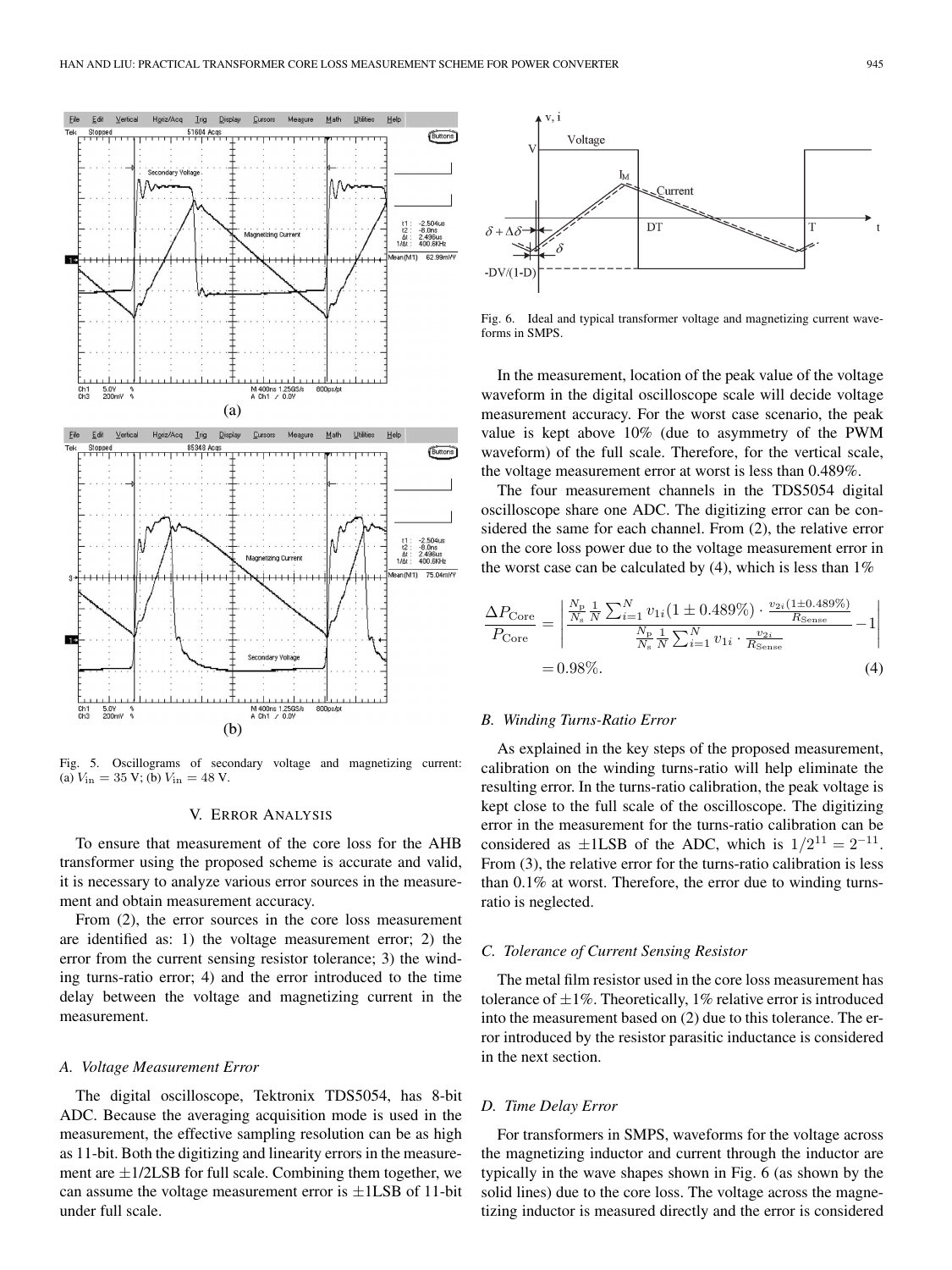in Section V-A. The magnetizing current is measured by the sense resistor added to the system. If this resistor were an ideal resistor without parasitic inductance, the voltage across the component will have the same shape as the magnetizing current. Unfortunately, since the resistor has parasitic inductance, the measured current will have phase-shift. This is the main reason for time delay that causes measurement error. Other sources of time delay may include the difference between oscilloscope probes of different channels in the measurement. However, they are very minor compared with the current sensing resistor. In calculating the time delay error, first we need to obtain  $\delta$ , which is the time delay between the magnetizing voltage (measured at winding terminals) and the magnetizing current (measured through voltage across current sensing resistor) using (6) for different measurement conditions. We can use the  $P_{\text{Core}}$  value from either the measurement value or FEA simulation value as they are very close to each other.  $\Delta\delta$  value is related to the current sensing resistor and can be calculated using (10) in this paper. With these two parameters known, we can calculate the time delay error using (9).

Defining the time delay between the voltage and the magnetizing current to be  $\delta$  as illustrated, from (2) we can derive the following equation for core loss power over one switching period as: (details of the derivations are in Appendix)

$$
P_{\text{Core}} = V \cdot I_{\text{M}} \cdot \frac{2D\delta T - 2D^2 \delta T - \delta^2}{(1 - D)^2 DT^2} \tag{5}
$$

where  $V$  is the amplitude of the positive part of the voltage waveform;  $I_M$  is the amplitude of the magnetizing current;  $D$  is the duty ratio of the PWM waveform;  $T$  is the switching period of the circuit; and  $\delta$  is the time delay between the voltage and magnetizing current.

As the magnetizing current is sensed by a resistor, (5) can be written as

$$
P_{\text{Core}} = V \cdot \frac{V_{\text{R}}}{R_{\text{Sense}}} \cdot \frac{2D\delta T - 2D^2 \delta T - \delta^2}{(1 - D)^2 DT^2}.
$$
 (6)

If some error  $(\Delta \delta)$  is introduced into  $\delta$ , the magnetizing current waveform will be shifted away from the actual waveform in the time axis, as illustrated by the dashed line in Fig. 6. The increment of the core loss power due to this error can then be calculated as

$$
\Delta P_{\text{Core}} = \frac{\partial P_{\text{Core}}}{\partial \delta} \Delta \delta. \tag{7}
$$

From (6) and (7), the relative error of core loss power due to  $\Delta\delta$  can be derived as

$$
\left| \frac{\Delta P_{\text{Core}}}{P_{\text{Core}}} \right| = \left| \frac{2DT - 2D^2T - 2\delta}{2D\delta T - 2D^2\delta T - \delta^2} \right| |\Delta\delta| \tag{8}
$$

 $\delta$  is usually much smaller than DT and D<sup>2</sup>T. And (8) can be approximated as

$$
\left| \frac{\Delta P_{\text{Core}}}{P_{\text{Core}}} \right| \approx \left| \frac{\Delta \delta}{\delta} \right|.
$$
 (9)

It is clear that relative error is very sensitive to small  $\delta$  values. If a large time delay error is introduced in measurement, the relative error will become big. Therefore, care should be taken to reduce the time delay error caused by various sources.

The sources for this error  $(\Delta \delta)$  could be: poor frequency response of the current sensing device; parasitic inductance picked up by the measurement circuit; and trigger jitter and delays for different channels of the oscilloscope. For the digital oscilloscope used, the trigger jitter is typical at 8-ps and can be ignored. The deskewed method can be used to further reduce the oscilloscope measurement error. The inductances associated with the current sensing resistor and picked up by the measurement circuit loop are the two important sources for the phase delay error. Since parasitic inductance due to the flux picked up by the measurement circuit is proportional to the area enclosed by the circuit, one useful method is to reduce this area by shortening the connection wire length. It is a good practice to make lead connection of the current sensing resistor as short as possible. Another important point for accurate measurement is that in measuring the magnetizing current, the oscilloscope probe should be placed as close to the resistor body as possible.

From the measurement result by impedance analyzer, the phase shift of the current sensing resistor is less than  $0.01°$  at 400 kHz, less than 0.02◦ at 800 kHz and 0.05◦ at 2 MHz. If we use the phase shift at 400 kHz and transfer it to delay time for 400 kHz, the time error can be calculated as

$$
\Delta \delta = \frac{0.01^{\circ}}{360^{\circ}} \times 2.5 \,\mu s = 69.5 \,\text{ps.}
$$
 (10)

As the relative error depends on both the time delay  $(\delta)$ and the error  $(\Delta \delta)$  introduced into  $\delta$ , its value will change for different operation conditions. For example, for the AHB transformer core loss at  $V_{\text{in}} = 48 \text{ V}$ ,  $\delta$  is calculated as 5.9 ns from (6). With  $\Delta\delta = 69.5$  ps, we can obtain relative core loss error less than 1.2% using (9). This calculation procedure can be applied to other operation conditions and yield relative error of less than 2.5%.

Using the above result, the relative error for three measurement conditions is calculated and listed in Table I, which shows that the measurement accuracy using the proposed scheme is within 5%.

## VI. CONCLUSION

A new and practical scheme to measure transformer core loss under actual operating conditions in high frequency SMPS is proposed. It is simple and easy to implement. It can also consider the impact of dc magnetization current. Measurement results are presented for a planar transformer operating in a high-frequency dc/dc power converter. Detailed error analysis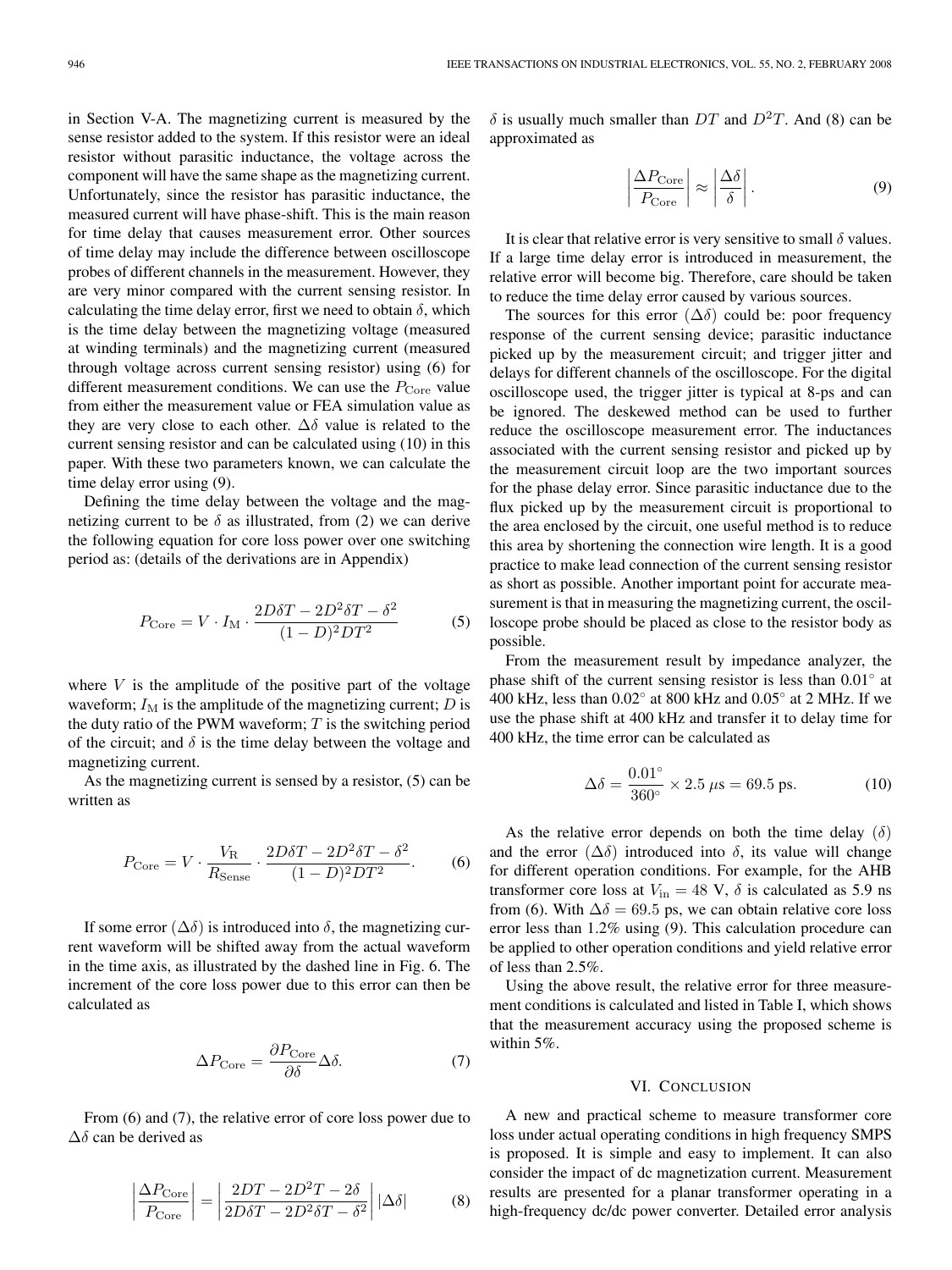TABLE I RELATIVE ERROR ANALYSIS RESULTS IN MEASURING AHB TRANSFORMER CORE LOSS FOR THREE OPERATING CONDITIONS

| Condition      | Voltage<br>Measurement<br>Error | Resistor<br>Tolerance | Time<br>Delay<br>Error | Total<br>Error |
|----------------|---------------------------------|-----------------------|------------------------|----------------|
| $V_{in} = 35V$ | $1\%$                           | $1\%$                 | $<$ 2%                 | $<\!\!4\!\%$   |
| $V_{in} = 48V$ | $1\%$                           | $1\%$                 | $<$ 2%                 | $<\!\!4\!\%$   |
| $V_{in} = 75V$ | $1\%$                           | $1\%$                 | $< 2.5\%$              | $< 5\%$        |

is provided for the proposed core loss measurement scheme. It shows that the proposed scheme can provide accurate transformer core loss measurement for SMPS. With the proposed method, the core loss can be measured quickly and accurately. This will help to minimize core loss in practical transformer and power converter design.

#### APPENDIX

## TRANSFORMER CORE LOSS CALCULATION FOR SMPS

From (2) and Fig. 6, we can divide the integration into four subperiods over one switching period as: [0,  $DT - \delta$ ], [DT – δ, DT, [DT, T – δ, [T – δ, T]. The transformer core loss is calculated as

$$
P_{\rm Core}
$$

$$
= \frac{1}{T} \left\{ \int_{0}^{DT-\delta} V \cdot I_{\mathrm{M}} \cdot \left[ \frac{2}{DT}(t+\delta) - 1 \right] dt \right\}+ \int_{DT-\delta}^{DT} V \cdot I_{\mathrm{M}} \times \left[ 1 - \frac{2}{(1-D)T}(t - DT + \delta) \right] dt + \int_{DT}^{T-\delta} \frac{VD}{1-D} \cdot I_{\mathrm{M}} \times \left[ 1 - \frac{2}{(1-D)T}(t - DT + \delta) \right] dt + \int_{T-\delta}^{T} \frac{VD}{1-D} \cdot I_{\mathrm{M}} \cdot \left[ \frac{2}{DT}(t - T + \delta) - 1 \right] dt \right\}. \tag{A-1}
$$

By integration, the following result can be obtained for the transformer core loss in SMPS:

$$
P_{\text{Core}} = V \cdot I_{\text{M}} \cdot \frac{2D\delta T - 2D^2 \delta T - \delta^2}{(1 - D)^2 DT^2}.
$$
 (A-2)

.

As the magnetizing current is measured by a sensing resistor, (A-2) can be rewritten as

$$
P_{\text{Core}} = V \cdot \frac{V_{\text{R}}}{R_{\text{Sense}}} \cdot \frac{2D\delta T - 2D^2 \delta T - \delta^2}{(1 - D)^2 DT^2}.
$$
 (A-3)

# **REFERENCES**

- [1] V. J. Thottuvelil, T. G. Wilson, and H. A. Owen, "High-frequency measurement techniques for magnetic cores," *IEEE Trans. Power Electron.*, vol. 5, no. 1, pp. 41–53, Jan. 1990.
- [2] J. A. Ferreia and J. D. van Wyk, "Experimental evaluation of losses in magnetic components for power converters," *IEEE Trans. Ind. Appl.*, vol. 27, no. 2, pp. 335–339, Mar./Apr. 1991.
- [3] M. J. Tung, W. C. Chang, C. S. Liu, T. Y. Liu, C. J. Chen, and T. Y. Tseng, "Study of loss mechanisms of Mn-Zn ferrites in the frequency from 1 MHz to 10 MHz," *IEEE Trans. Magn.*, vol. 29, no. 6, pp. 3526– 3528, Nov. 1993.
- [4] F. D. Tan, J. L. Vollin, and S. M. Cuk, "A practical approach for magnetic core-loss characterization," *IEEE Trans. Power Electron.*, vol. 10, no. 2, pp. 124–129, Mar. 1995.
- [5] P. Han, "Characterization of MnZn ferrite material and finite element method for MnZn ferrite core loss calculations," M.S. thesis, Virginia Polytechnic Inst., State Univ., Blacksburg, VA, 1995.
- [6] J. Zhang, G. Skutt, and F. C. Lee, "Some practical issues related to core loss measurement using impedance analyzer approach," in *Proc. IEEE APEC*, Mar. 1995, pp. 547–553.
- [7] D. Y. Chen, "Comparison of the high frequency magnetic core losses under two different driving conditions: A sinusoidal voltage and a square wave voltage," in *Proc. IEEE PESC*, Jun. 1978, pp. 237–241.
- [8] M. Albach, T. Durbaum, and A. Brockmeyer, "Calculating core loss in transformers for arbitrary magnetizing currents: A comparison of different approaches," in *Proc. IEEE PESC*, Jun. 1996, pp. 1463–1468.
- [9] K. Venkatachalam, C. R. Sullivan, T. Abdallah, and H. Tacca, "Accurate prediction of ferrite core loss with nonsinusoidal waveforms using only Steinmetz parameters," in *Proc. IEEE Workshop Comput. Power Electron.*, Mayaguez, Puerto Rico, Jun. 2002, pp. 36–41.
- [10] A. Brockmeyer, "Experimental evaluation of the influence of DCpremagnetization on the properties of the power electronic ferrites," in *Proc. IEEE APEC*, Mar. 1996, pp. 454–460.
- [11] A. Brockmeyer and J. Paulus-Neues, "Frequency dependence of the ferrite-loss increase caused by premagnetization," in *Proc. IEEE PESC*, Jun. 1997, pp. 375–380.
- [12] W. K. Mo, D. K. W. Cheng, and Y. S. Lee, "Simple approximations of the DC flux influence on the core loss power electronic ferrites and their use in design of magnetic components," *IEEE Trans. Ind. Electron.*, vol. 44, no. 6, pp. 788–799, Dec. 1997.
- [13] A. W. Lotfi and M. A. Wilkowski, "Issues and advances in high-frequency magnetics for switching power supplies," *Proc. IEEE*, vol. 89, no. 6, pp. 833–845, Jun. 2001.
- [14] W. Roshen, "Ferrite core loss for power magnetic components design," *IEEE Trans. Magn.*, vol. 27, no. 6, pp. 4407–4415, Nov. 1991.
- [15] D. K. Conory, G. F. Pierce, and P. R. Troyk, "Measurement techniques for the design of high frequency SMPS transformers," in *Proc. IEEE APEC*, Feb. 1988, pp. 341–353.
- [16] J. Li, T. Abdallah, and C. R. Sullivan, "Improved calculation of core loss with nonsinusoidal waveforms," in *Proc. IEEE Ind. Appl. Soc. Annu. Meeting*, Oct. 2001, pp. 2203–2210.
- [17] G.-B. Koo, G.-W. Moon, and M.-J. Youn, "New zero-voltageswitching phase-shift full-bridge converter with low conduction losses," *IEEE Trans. Ind. Electron.*, vol. 52, no. 1, pp. 228–235, Feb. 2005.
- [18] L.-P. Wong, D. K.-W. Cheng, M. H. L. Chow, and Y.-S. Lee, "Interleaved three-phase forward converter using integrated transformer," *IEEE Trans. Ind. Electron.*, vol. 52, no. 5, pp. 1246–1260, Oct. 2005.
- [19] B. Choi, W. Lim, S. Bang, and S. Choi, "Small-signal analysis and control design of asymmetrical half-bridge DC–DC converters," *IEEE Trans. Ind. Electron.*, vol. 53, no. 2, pp. 511–520, Apr. 2006.
- [20] A. I. Maswood and Z. K. Yoong, "Design aspects of a switch-mode transformer under wide input voltage variation," *IEEE Trans. Ind. Electron.*, vol. 53, no. 3, pp. 752–758, Jun. 2006.
- [21] J.-J. Lee and B.-H. Kwon, "DC–DC converter using a multiple-coupled inductor for low output voltages," *IEEE Trans. Ind. Electron.*, vol. 54, no. 1, pp. 467–478, Feb. 2006.